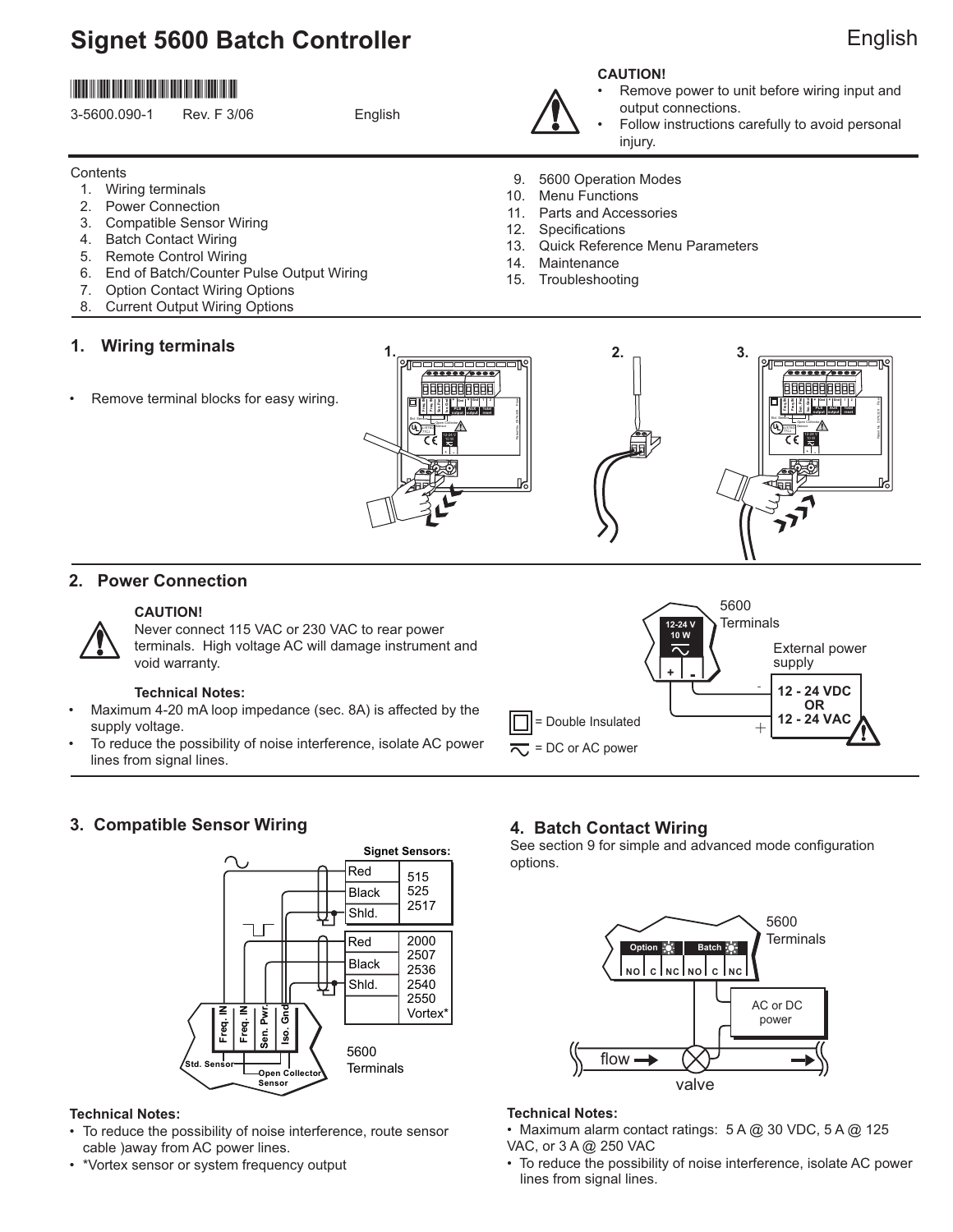### **5. Remote Control Wiring**

Rear START, STOP, and RESUME (Rsm) terminals can provide remote batch control from a distance using one of four methods:

- Mechanical switch closures (shown)
- End of batch pulse from a second 5600 (sec. 6)
- 5600 **Terminals** • End of batch contact closure from a second 5600 (sec. 7C).
- End of batch current pulse from a second 5600 (sec. 8C).

#### **Technical Notes:**

• Use 4-conductor **shielded** cable for remote control lines up to 30 m (100 ft) max.

### **7. Option Contact Wiring Options**

**A. Two Stage Shutdown** (advanced mode only, sec. 9.2)



### **Technical Notes:**

- Maximum alarm contact ratings:  $5A$   $@$  30 VDC,  $5A$   $@$  125 VAC, or 3 A @ 250 VAC
- To reduce the possibility of noise interference, isolate AC power lines from signal lines.
- **B. Missing Signal Alarm** (simple or advanced mode, sec. 9) *OR* **Overrun Alarm** (advanced mode only, sec. 9.2)



### **Technical Notes:**

- Maximum alarm contact ratings: 5 A @ 30 VDC, 5 A @ 125 VAC, or 3 A @ 250 VAC
- To reduce the possibility of noise interference, isolate AC power lines from signal lines.

### **6. End of Batch/Counter Pulse Output Wiring**

See section 9 for simple and advanced mode configuration options.



#### **Technical Notes:**

**Start** Stop Resume

**Start Stop Rsm RTN**

**Remote**

Momentary Switch Contacts (customer supplied)

> • Use 2-conductor **shielded twisted-pair** cable for output lines up to 30 m (100 ft.) max.

### **8. Current Output Wiring Options**

**A. Batch Completion** (simple or advanced mode, sec. 9)



### **Technical Notes:**

- \*\*1/8A fuse recommended (customer supplied)
- \* 4-20 mA output is **internally powered** (non-isolated), maximum loop impedance 350  $\Omega$  with a 12 V instrument supply voltage, 950 Ω with a 24 V instrument supply voltage.

To isolate output and prevent ground loop problems:

- 1. Use monitor device with isolated inputs, or
- 2. Use separate DC supply for 5600 and monitor device, or
- 3. Power 5600 with 12 24 VAC step down transformer

**B. Valve Control** (advanced mode only, sec. 9.2)



#### **Technical Notes:**

• Output compatible with the following George Fischer electronic actuators/PE 22P positioner models: EA 20, EA 30, EA 41 and EA 50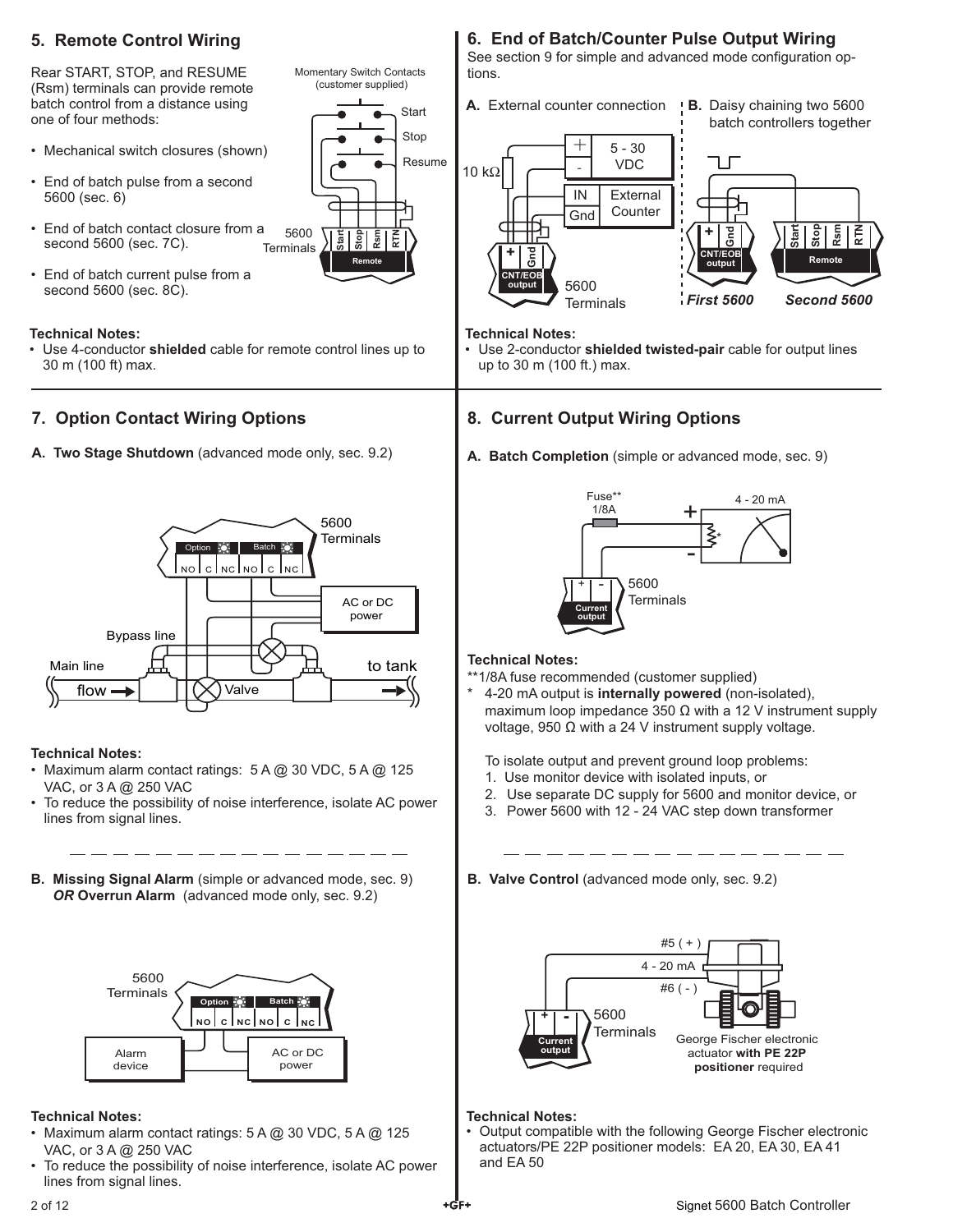### **Section 7 Continued...**

**C. End of Batch Pulse** (advanced mode only, sec. 9.2) Daisy chaining two 5600 batch controllers together for a second batching stage.



### **Technical Notes:**

• Use 2-conductor **shielded twisted-pair** cable for contact lines up to 30 m (100 ft.) max.

### **Section 8 Continued...**

**C. End of Batch Pulse** (advanced mode only, sec. 9.2) Daisy chaining two 5600 batch controllers together for a second batching stage.



#### **Technical Notes:**

- Wiring MUST be connected exactly as shown.
- Use 2-conductor **shielded twisted-pair** cable for output lines up to 30 m (100 ft) max.

### **9. 5600 Operation Modes**

This section gives a detailed description of the 5600's simple and advanced operation modes (sec. 14) and how they affect the batch contact, End of batch/totalizer output, option contact, and current output.

### **9.1 Simple Operation Mode**

• Batch Contact (sec. 4): In simple mode, the batch contact is dedicated for on/off control. It is energized at the start of a batch and de-energized at the end of a batch. It also de-energizes when STOP is selected from the front keypad or initiated by a remote contact closure to the rear STOP terminals (sec. 5). A RESUME command can also be initiated by either method to complete the batch. The front panel batch indicator turns on when the batch contact is energized.

• Counter/End of Batch Pulse Output (sec. 6): In simple mode, the output is configured as a counter pulse output. The output emits a 130 millisecond pulse for each engineering (total) unit measured. The output is a open collector type which requires an external pull up resistor and power supply for external counter use (sec. 6).

• Option Contact - Missing Signal Alarm (sec. 7B): This function provides alarm capability if flow is not detected in 30 seconds after a batch cycle starts. If the flow sensor signal is missing, the option contact energizes and the front panel

contact indicator turns on, signaling the missing sensor signal. The batch contact also de-energizes, closing the flow control valve and stopping the batch. The alarm condition will remain until the

| Batch started |
|---------------|
|               |



**• Current Output - Batch Completion (sec. 8A):** This function is offered in the simple or advanced operation mode. The output is a linear increase from 4 mA at batch start to 20 mA at batch end.

front panel ENTER key is pressed or a remote contact closure is made to the rear STOP terminal (sec. 5).



### **9.2 Advanced Operation Mode**

**• Batch Contact (sec. 4):** The batch contact is dedicated for on/off control and is either manually or automatically

compensated for batch overrun. Manual overrun compensation allows the operator to compensate for valve closure time in a batching

#### Overrun Comp: automatic manual

system. The operator is prompted to enter a batch volume that de-energizes the batch contact early, compensating for valve closing time and eliminating batch overrun. Automatic overrun compensation counts sensor pulses during the batch cycle, and any excess pulses after the batch stops. The instrument calculates the estimated batch overrun

based on the additional sensor pulses, then automatically reduces the next batch size for the next batch. During the next batch cycle, the batch contact de-energizes early, thus closing the flow control valve early and eliminating batch overrun.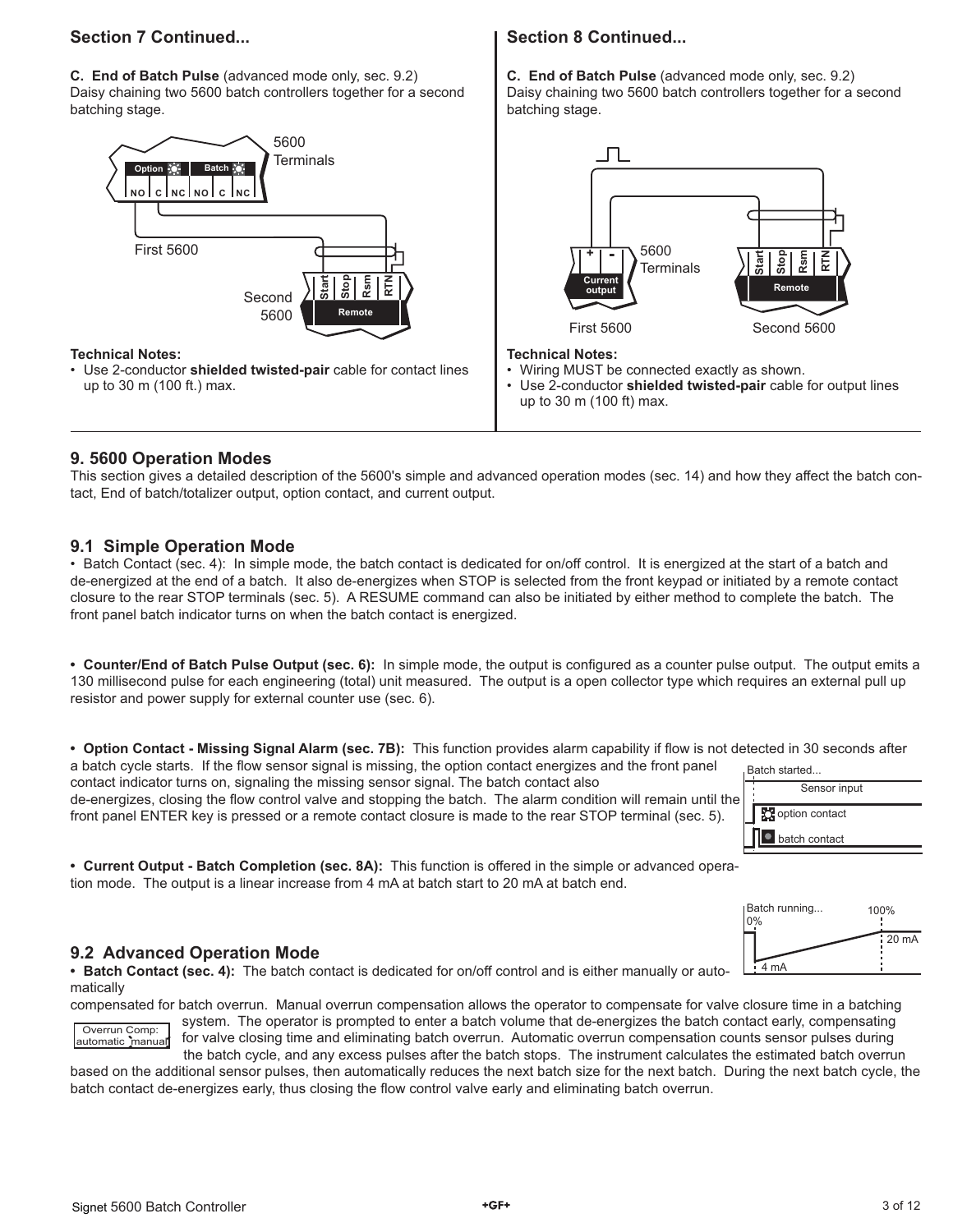Option Contact: Two Stage

**• Counter/End of Batch Pulse Output (sec. 6):** In advanced mode, the output can be configured as either a counter pulse output (sec. 9.1) or as an end of batch pulse output. When configured as an end of batch pulse, the output emits a 500 millisecond

pulse at the completion of every batch. The output is a open collector type which requires an external pull up resistor and power supply for external counter use (sec. 6).



 Option Contact: End of Batch

**• Option Contact - Two Stage Shutdown (sec. 7A):** This function is designed to prevent over filling or to minimize water hammer. Both the batch and the option contact are energized when the batch starts. The option contact then de-energizes at

a programmed batch percentage, forcing flow through a smaller bypass line to reduce the fill rate. After the entire batch is measured, the batch contact de-energizes, completing the sequence. Front keypad and remote START, STOP, and RESUME inputs (sec. 5) also control the option contact. The front panel contact indicator turns on when the option contact is energized.

**• Option Contact - Overrun Alarm (sec. 7B):** This function provides overrun alarm

capability for detecting a leaky or stuck valve. If the programmed batch overrun

volume is measured after the batch ends, the option contact is energized and the front panel contact indicator turns on, alarming the operator that the flow shut off valve is leaking or stuck open. To cancel alarm, press the ENTER key (or remote STOP switch) once. The overrun alarm will retrigger if the condition persists.

**• Option Contact - End of Batch Pulse (sec. 7C):** This function is designed to trigger an external batch counter or Option Contact:

second 5600 Batch Controller at the end of a batch. The option contact is energized for 500 milliseconds at the end of every batch cycle. An external power supply switched through the option contact's common (COM) and normally Missing Signal

open (NO) terminal provides a pulse for triggering these devices.

**• Option Contact - Missing Signal Alarm (sec. 7B):** The missing signal alarm represents a missing sensor signal after batch start-up. An adjustable time delay entry (in seconds) is offered which specifies how long the instrument will wait after batch start-up before initiating the missing signal alarm. See simple operation mode (sec. 9.1) for alarm operation details.



 Option Contact: **Off** 

> **• Option Contact On/Off (sec. 10.4H):** This function enables or disables the option contact and front panel option LED. When the option contact is configured "Off", the option contact and front panel LED are disabled.



#### **• Missing Signal Alarm On/Off (sec. 10.4H):**

Missing signal alarm is always enabled (factory default sec. 9.1) even if the option contact is selected to be a different function. This function is designed to completely disable the missing signal alarm, if desired. NOTE: If disabled, the batch contact is NOT affected and will NOT signal the operator or stop the running batch if there is a problem.



**• Current Output - Batch Completion (sec. 8A):** In advanced mode, the current output functions identical to the simple operation mode. See the simple operation mode explanation above.



 Current Output: End of Batch

**• Current Output - Valve Control (sec. 8B):** This function is designed for use with a George Fischer electric actuator with PE 22P positioner for preventing overflow or minimizing water hammer. When a batch starts, the current

output is held at 20 mA, forcing the PE 22P positioner to the full open valve position. Near batch end, the output gradually ramps downward to slow the flowrate, then drops to 4 mA closing the valve and ending the batch. Front keypad and remote START, STOP, and RESUME inputs also control the output (sec. 5). A STOP command any time during a batch sequence will force the output to 4 mA and close the PE 22P positioner. (Note: for optimum performance, the batch process should last at least 1 minute!)







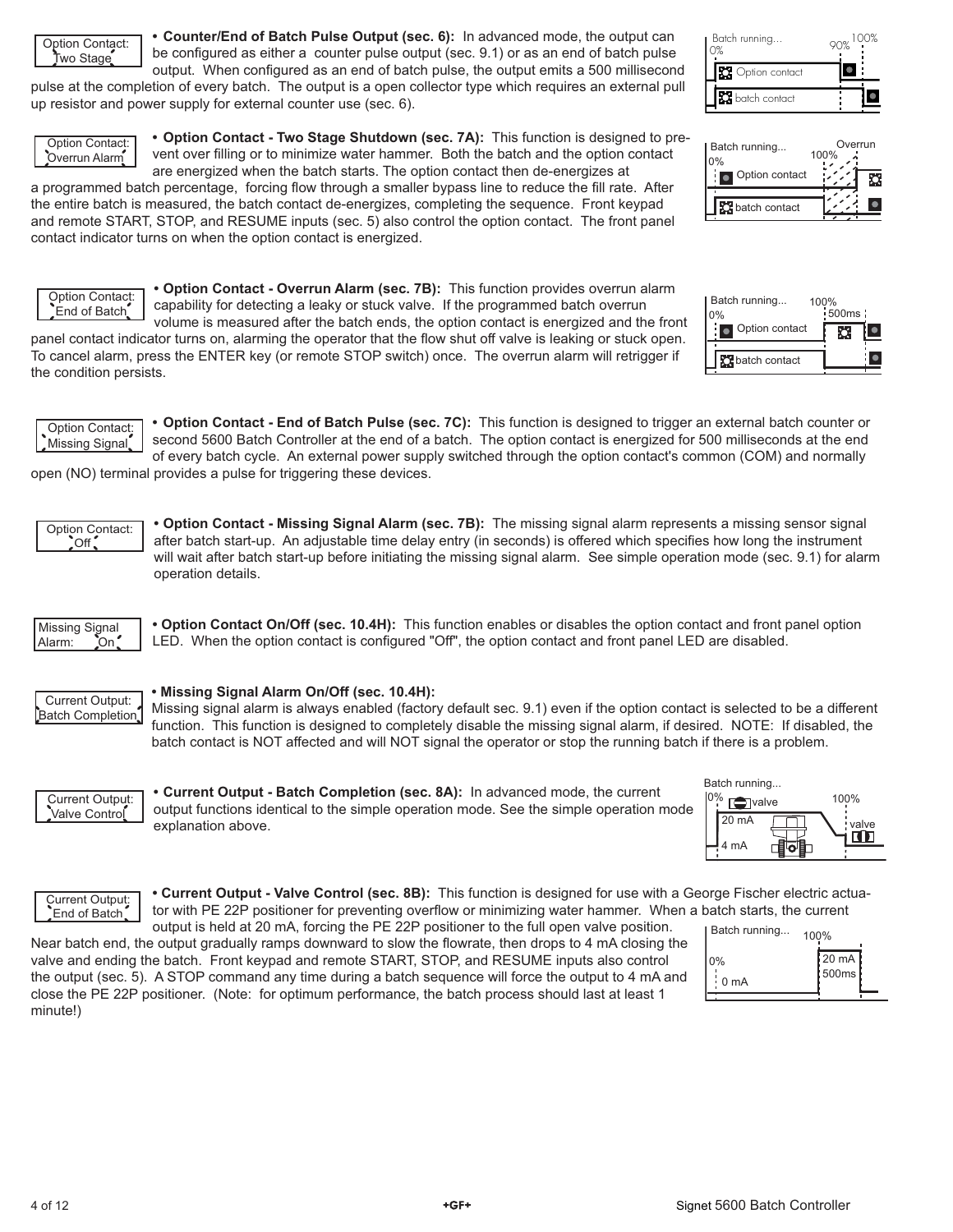### **10. Menu Functions**

\*Note: BATCH/VIEW Menu steps B - E **MUST** be selected for CALIBRATE Menu (sec. 10.2) or OPTIONS Menu (sec. 10.4) access.



#### **Menus:**

- **BATCH/VIEW menu (sec. 10.1):** The BATCH/VIEW menu is displayed during standard operation. The ENTER key controls batch start, batch stop, and batch resume operations. While a batch is not running, the operator can navigate freely through the menu by pressing either UP or DOWN arrow keys. While a batch is running, pressing either UP or DOWN arrow keys displays Time left, Flow rate, and Volume batched information. The BATCH/VIEW menu also offers a programmable batch size and resettable totalizer feature that allows the operator to reset the displayed total at the press of a button.
- **CALIBRATE Menu (sec. 10.2):**The CALIBRATE menu contains all critical display setup and output parameters. A simple security code feature prevents unauthorized tampering. The operator is required to enter a simple access code for menu access. The same code also unlocks OPTIONS menus.
- **OPTIONS Menu (sec. 10.4):** The OPTIONS menu contains setup and display features that are seldom accessed for minor display or output adjustments.

### **10.1 BATCH/VIEW Menu** (example)

- Menu steps B E cannot be accessed when a batch is running. Press ENTER to stop batch cycle.
- Steps B E **MUST** be selected for CALIBRATE Menu (sec. 10.2) or OPTIONS Menu (sec. 10.4) access.

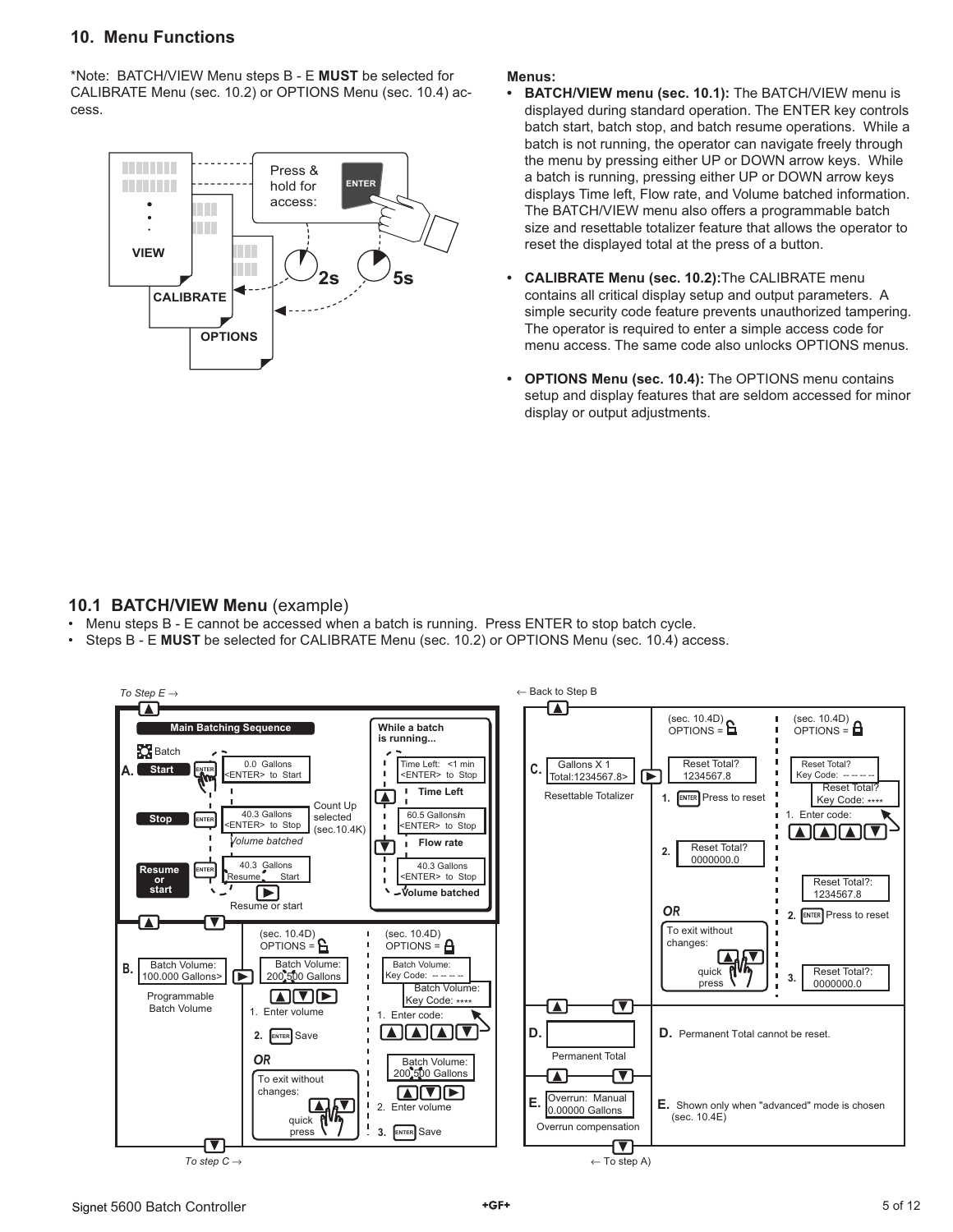

### **10.3 Auto Calibration Procedure**

The auto calibrate procedure (sec. 10.2C) calculates a custom flow sensor/batch K-Factor based on volumetric measurement for more precise batching. This process will compensate for installation abnormalities or nonstandard pipe sizes for maximum batch accuracy. An accurate measurement reference container (e.g. known tank volume) is required for this procedure. If auto calibration is impractical for your batch system, perform manual calibration using the K-Factors published in your flow sensor manual.

### **Requirements:**

- A. The flow sensor must be installed in the actual batch pipeline.
- B. The flow control valve can be connected to the common (C) and normally open (NO) batch contact terminals (sec. 4) or the current output terminals (sec. 8B).
- C. Either the batch contact or current output **MUST** be used to energize and de-energize the main flow control valve which starts and stops fluid flow into the known reference container.
- D. Follow the steps outlined in the auto calibration procedure (sec.10.2C) to obtain your batch system's custom K-Factor.



Reference Container



#### **WARNING!**

6 of 12 Signet 5600 Batch Controller The auto calibration procedure generates a custom batch K-Factor. The batch and Totalizer K-Factors are independent from one another. ALWAYS reenter your totalizer K-Factor after performing the auto calibration procedure.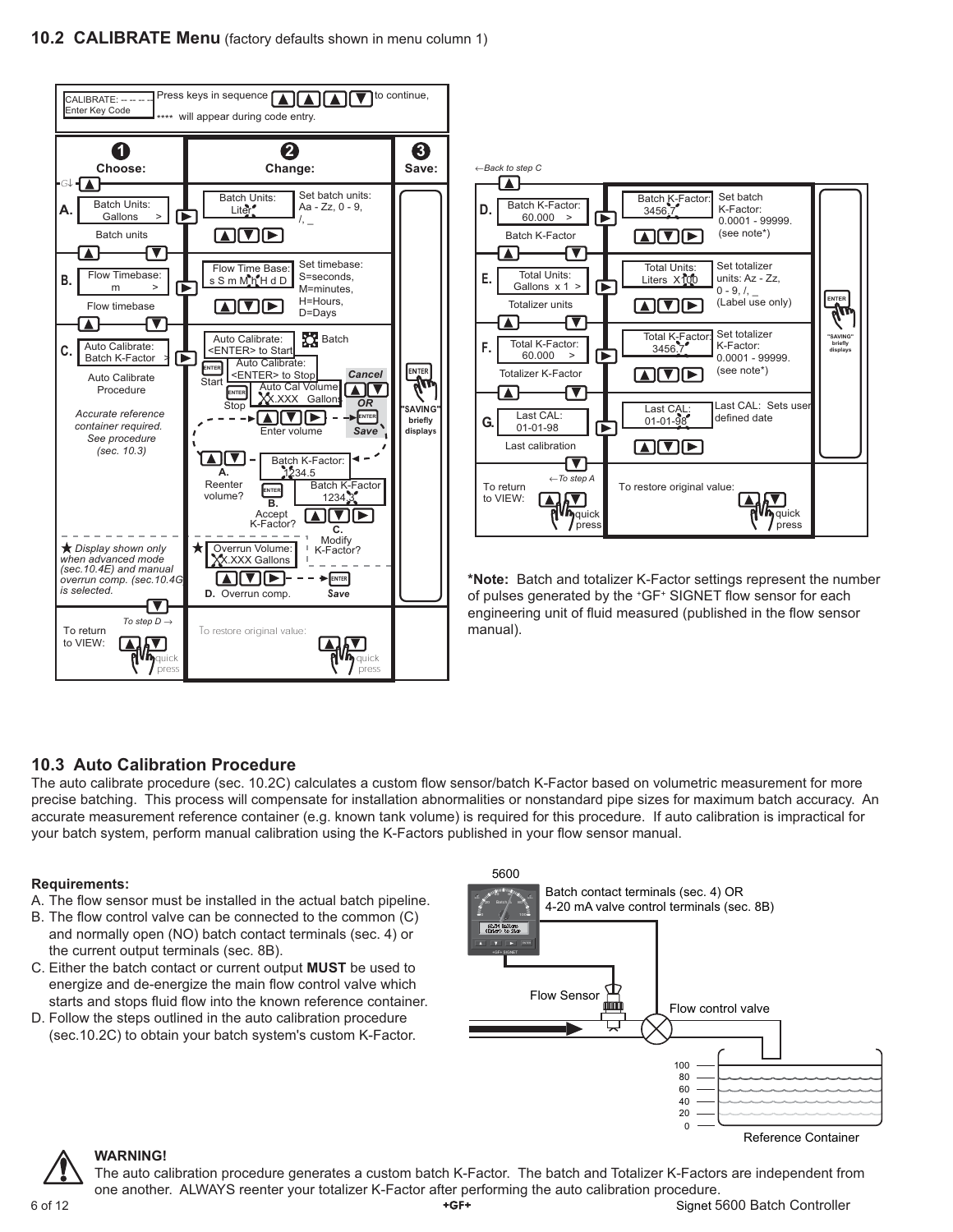

#### **Menu Navigation**

- Advanced mode chosen (step E): menu continues, steps F I.
- Simple mode chosen (step E): down arrow key advances to top of menu (step A).

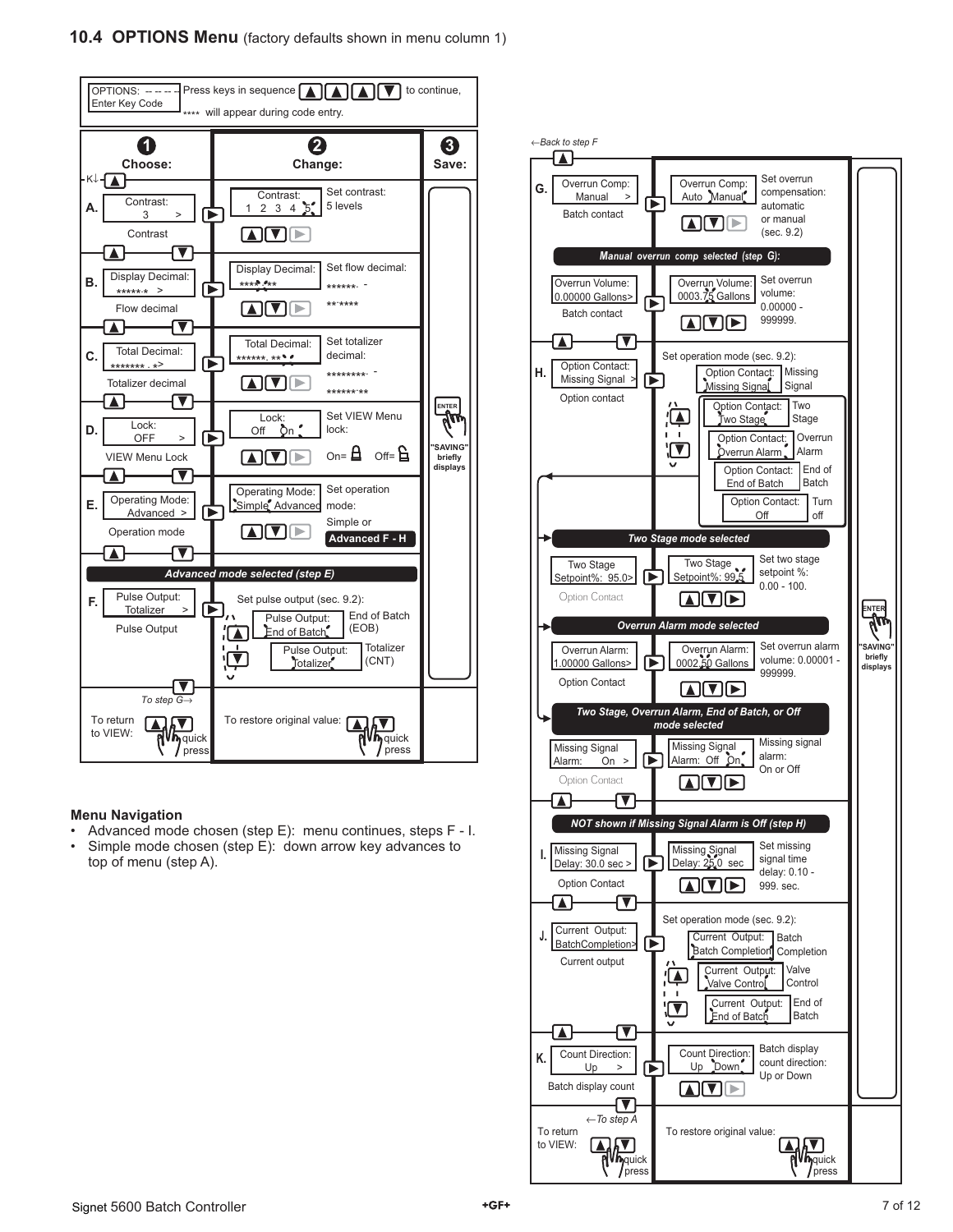### **11. Parts and Accessories**



Splashproof rear cover #3-5000.395 (code 198 840 227)



5 x 5 inch adapter plate for Signet retrofit #3-5000.399 (code 198 840 224)



Optional surface mount bracket #3-5000.598 (code 198 840 225)

• Power supply, 115 VAC - 24 VAC, #3-5000.075 (code 159 000 321)

- Front snap-on bezel, #3-5000.525-4 (code 159 001 221)
- 5600 instruction sheet #3-5600.090-1 (code 198 869 929)

### **12. Specifications**

#### **General**

Sensor compatibility: All Signet flow sensors Accuracy: ±0.5% of batch reading Input: Optically isolated

#### Enclosure:

- Rating: NEMA 4X/IP65 front
- Dimensions: 1/4 DIN, 96 x 96 x 88 mm (3.8 x 3.8 x 3.5 in.)
- Case materials: ABS plastic
- Keypad material: Sealed 4-key silicone rubber
- Weight: Approximately 500 g (18 oz.)

#### Display:

- Type: Microprocessor controlled air-core meter movement and alphanumeric 2 x 16 LCD
- Update rate: <200 ms
- Contrast: User selected
- Alarm annunciators: green batch LED (left), red option LED (right)

#### Totalizers:

- 8-digit resettable with security option
- 8-digit non-resettable

### **Agency Approvals**

- CE, UL listed
- Manufactured under ISO 9001 and ISO 14001

### **Electrical**

#### Power:

• 12 to 24 VDC or 12 to 24 VAC, unregulated, 50-60 Hz, 10 W max.

#### Contacts (2 sets):

- Mechanical SPDT contacts
- Maximum voltage rating: 5 A @ 30 VDC, 5 A @ 125 VAC, or 3 A @ 250 VAC, (power factor = 1.0)

#### Current output:

- 4 to 20 mA, non-isolated, internally powered
- Update rate: <200 ms
- Max loop impedance:  $350 \Omega$  max with a 12 V instrument supply
- voltage, 950 Ω max with a 24 V instrument supply voltage
- Accuracy: ±0.1% of max range

Totalizer (CNT)/End of batch (EOB) pulse outputs:

- Open-collector transistor, optically isolated, 5 mA max. sink, 28 VDC max. pull-up voltage, 130 ms (CNT) pulse width
- End of batch pulse output 500 ms (fixed)

### **Environmental**

| -10 to 55 °C (14 to 131 °F), 50 °C (122 °F) |
|---------------------------------------------|
| max. with optional rear cover               |
| $-15$ to 80 °C (5 to 176 °F)                |
| 0 to 95%, non-condensing                    |
| 4000 m max.                                 |
|                                             |
|                                             |

**100** Ω **GND +** Internal EOB/CNT Circuit

| Noise immunity:  | EN50082-2 |
|------------------|-----------|
| Noise emissions: | EN55011   |
| Safety:          | EN61010-1 |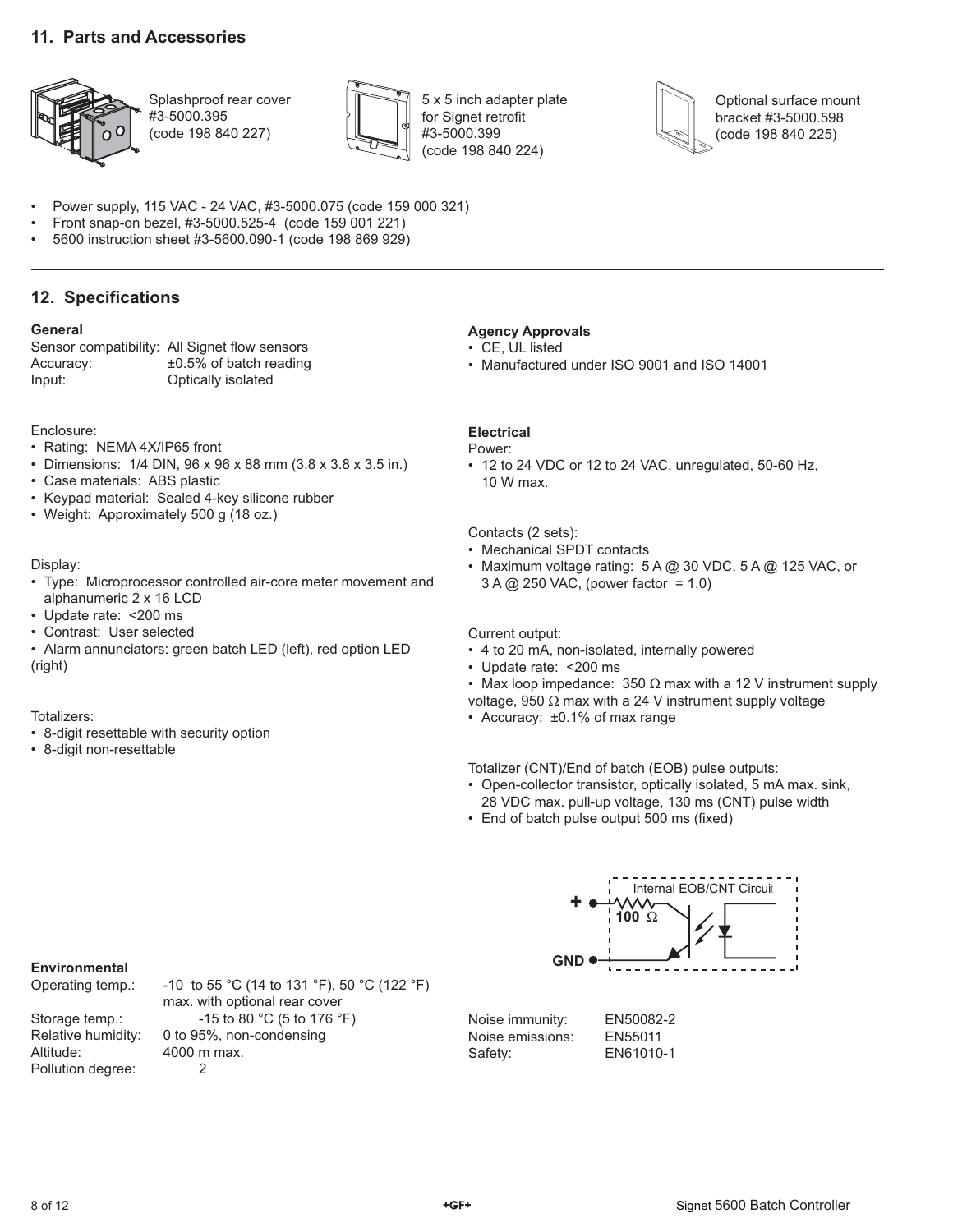







### **13. Quick Reference Menu Parameters**

**13.1 VIEW Menu Setup Parameters** (sec. 10.1)

|    | Menu<br><b>Parameters</b>                 | Display<br><b>Description</b>                  | Range                                 | Factory<br><b>Default</b> |
|----|-------------------------------------------|------------------------------------------------|---------------------------------------|---------------------------|
| А. | 100.0 Gallons<br><enter> to Start</enter> | Press ENTER to start, stop,<br>or resume batch | See programmed<br>batch volume B      | 100.000<br>Gallons        |
| в. | Batch Volume:<br>100,000 Gallons>         | Programmed<br>batch volume                     | $0.00001 - 999999.$                   | 100.000<br>Gallons        |
| C. | Gallons X 1<br>Total:1234567.8>           | Resettable<br>totalizer                        | 000000.00 - 99999999.                 | 0000000.0                 |
| D. | Gallons X 1<br>°Total:1234567.8           | Permanent<br>totalizer                         | 000000.00 - 99999999.                 | 0000000.0                 |
| Ε. | Overrun: Manual<br>0.00000 Gallons        | • Overrun mode<br>• Overrun volume             | Manual or Auto<br>$0.00000 - 999999.$ | 00000.0                   |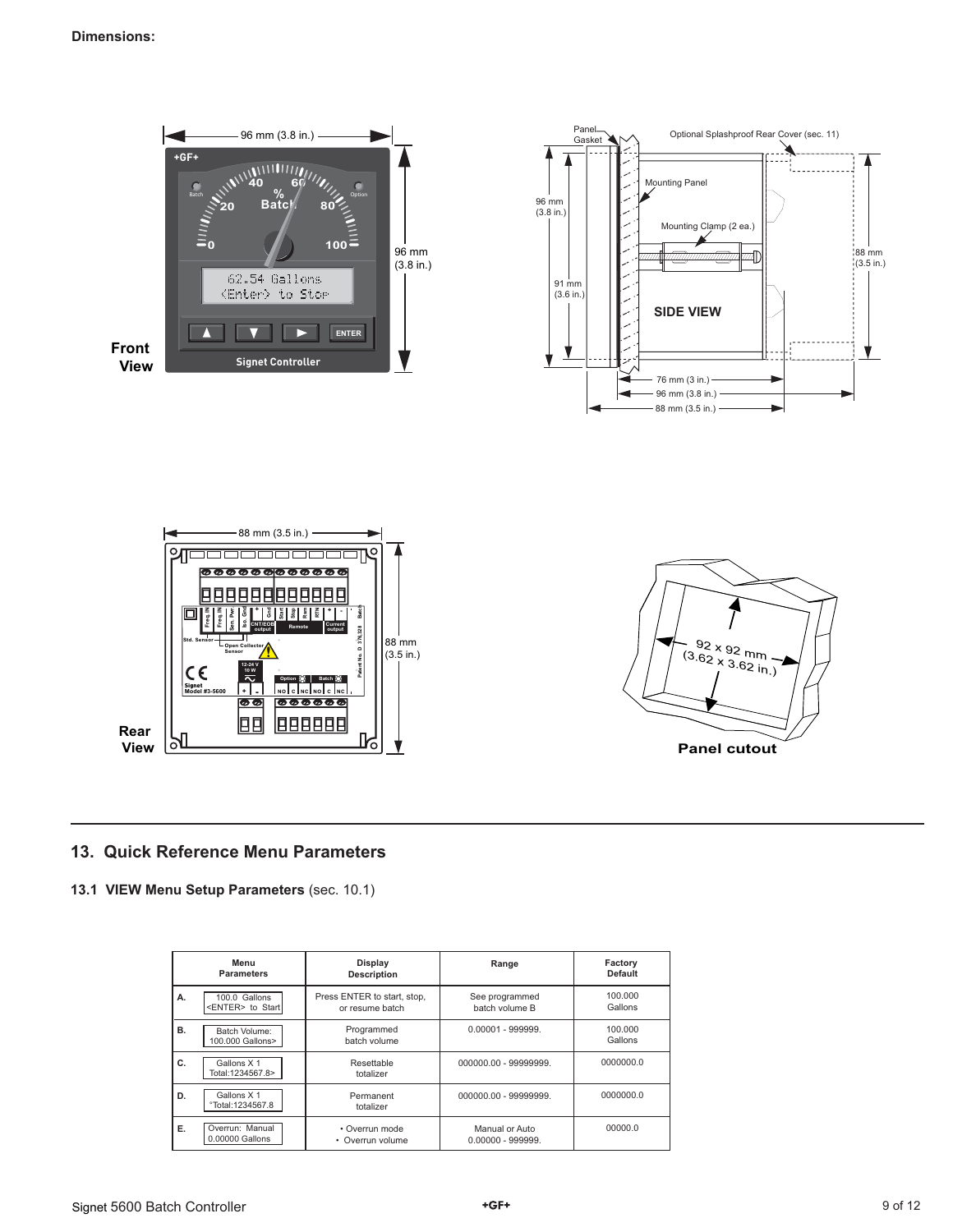|           | Menu<br>Parameters                       | Display<br>Description             | Range                                              | Factory<br>Default | di                |
|-----------|------------------------------------------|------------------------------------|----------------------------------------------------|--------------------|-------------------|
| Α.        | <b>Batch Units:</b><br>Gallons<br>$\geq$ | <b>Batch units</b>                 | Aa - Zz, 0 - 9, $\ell$ , $\ell$<br>(8-digits max.) | Gallons            |                   |
| <b>B.</b> | Flow Timebase:<br>><br>m                 | Flow timebase                      | Ss, Mm, Hh, Dd                                     | m<br>(m= minutes)  |                   |
| C.        | Auto Calibrate:<br>Batch K-Factor >      | Optional volumetric<br>calibration | n/a                                                | n/a                |                   |
| D.        | Batch K-Factor:<br>60.000 >              | Batch K-Factor                     | $0.0001 - 99999.$                                  | 60.000             | $\overline{d}$ ig |
| Ε.        | Total Units:<br>Gallons $x 1$ >          | <b>Total units</b>                 | $Az - ZZ, 0 - 9, /$<br>(15-digits max.)            | Gallons X 1        |                   |
| F.        | Total K-Factor:<br>60.000<br>>           | <b>Total K-Factor</b>              | $0.0001 - 99999.$                                  | 60.000             |                   |
| G.        | Last CAL:<br>01-01-98                    | <b>Last Calibration</b><br>date    | $00 - 00 - 00$ to<br>$39 - 39 - 99$                | $01 - 01 - 98$     |                   |

*\_= blank display digit option*

*\_ = blank display digit option*

### **13.3 OPTIONS Menu Setup Parameters** (sec. 10.4)

|    | Menu<br><b>Parameters</b>                  | Display<br><b>Description</b>                     | Range                                                             | Factory<br><b>Default</b> |
|----|--------------------------------------------|---------------------------------------------------|-------------------------------------------------------------------|---------------------------|
| А. | Contrast:<br>3<br>$\geq$                   | Display contrast                                  | $0$ to $5$                                                        | 3                         |
| в. | Display Decimal:<br>******* >              | Flow<br>decimal                                   | ** *** to *****.                                                  | **** *                    |
| C. | Total Decimal:<br>******* *>               | Total<br>decimal                                  | ****** ** to ********                                             | ******* *                 |
| D. | Lock:<br><b>OFF</b><br>$\geq$              | VIEW menu total/batch<br>volume reset access code | On or Off                                                         | Off                       |
| E. | <b>Operating Mode:</b><br>Advanced >       | Simple or<br>Advanced                             | n/a                                                               | Advanced                  |
| F. | Pulse Output:<br>Totalizer<br>$\geq$       | Pulse output<br>operation mode                    | End of Batch or<br><b>Totalizer</b>                               | Totalizer                 |
| G. | Overrun Comp:<br>Manual                    | Overrun compensation<br>mode                      | Manual or Auto                                                    | Manual                    |
|    | Overrun Volume:<br>0.00000 Gallons>        | Overrun<br>volume                                 | $0.00000 - 999999.$                                               | 0.00000 Gallons           |
| Η. | <b>Option Contact:</b><br>Missing Signal > | Option contact<br>mode                            | Missing signal, Two stage,<br>Overrun alarm, End of Batch,<br>Off | Missing<br>signal         |
|    | Two Stage<br>Setpoint%: 95.0>              | Option contact,<br>two stage mode                 | $0.00 \% - 100. %$                                                | 95.0%                     |
|    | Overrun Alarm:<br>1.00000 Gallons>         | Option contact,<br>overrun alarm mode             | $0.00001 - 999999.$                                               | 1.00000 Gallons           |
|    | <b>Missing Signal</b><br>On $>$<br>Alarm:  | Missing signal<br>alarm                           | On or Off                                                         | On                        |
| L. | <b>Missing Signal</b><br>Delay: 30.0 sec > | Missing signal<br>alarm delay                     | $0.10 - 999$<br>seconds                                           | $0.10$ seconds            |
| J. | Current Output:<br>BatchCompletion>        | Current output mode                               | Batch Completion, Valve<br>control. or<br>End of Batch            | Batch<br>Completion       |
| K. | <b>Count Direction:</b><br>Down<br>$\geq$  | Batch count direction                             | Count up or<br>down                                               | Count<br>up               |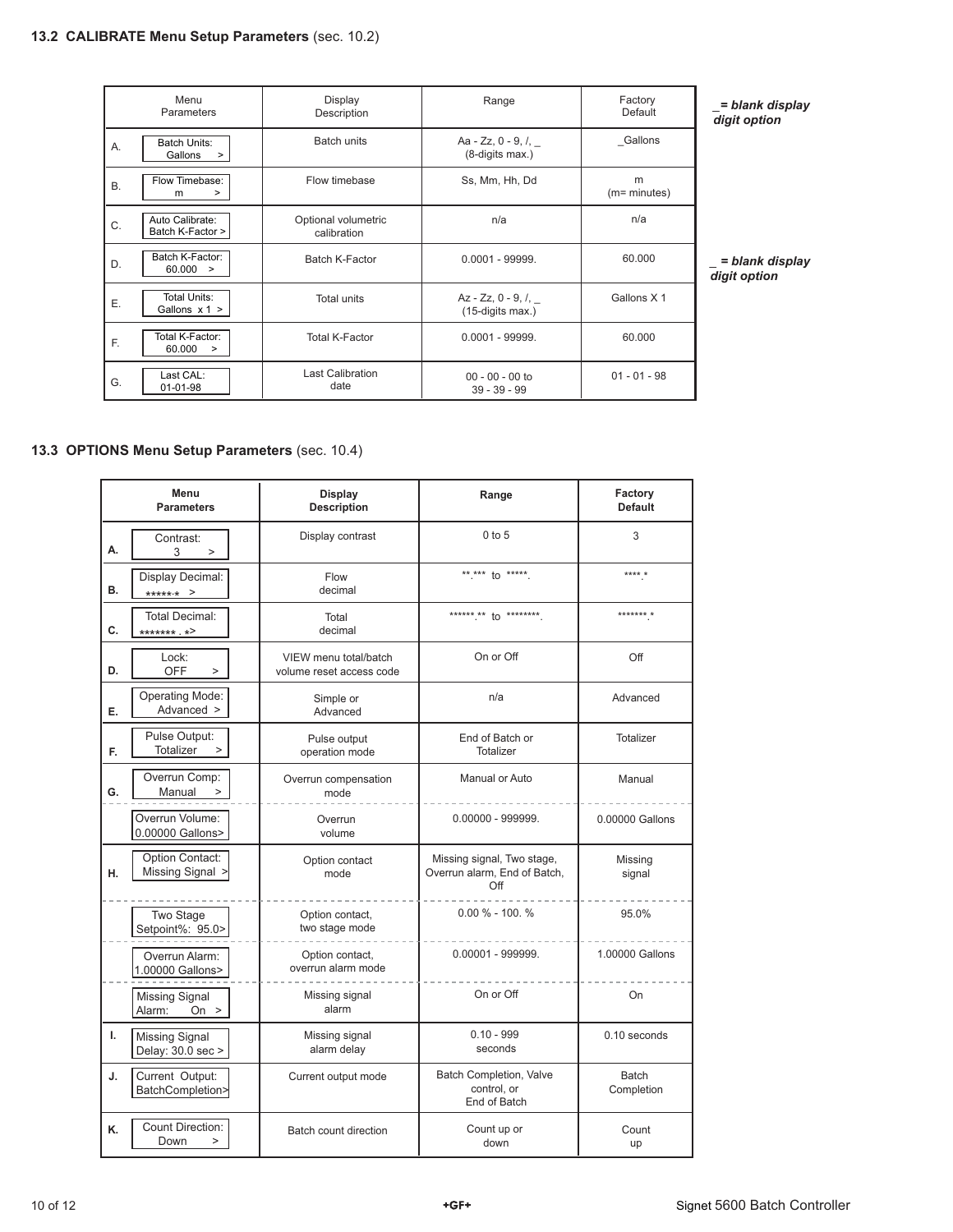### **14. Maintenance**

Clean the instrument case and front panel with a soft cloth and mild liquid soap solution.

| <b>Display</b><br>-- -- -- -- Gallons/m<br><enter> to START</enter> | Problem<br>Display timebase too large                                                     | <b>Solution</b><br>Change flow timebase (S=Seconds, M=Minutes, H=Hours,<br>D=Days) in CALIBRATE menu to a smaller value<br>(e.g. GPD to GPM)                                                                                                                             |
|---------------------------------------------------------------------|-------------------------------------------------------------------------------------------|--------------------------------------------------------------------------------------------------------------------------------------------------------------------------------------------------------------------------------------------------------------------------|
| Time Left - - - min<br><enter> to Stop</enter>                      | Remaining batch time greater than<br>999 minutes (overrange)                              | Display will show actual remaining minutes after the remaining<br>batch time is less than 999 minutes                                                                                                                                                                    |
| $-0001.8$ Gallons<br><enter> to Start</enter>                       | Flow rate detected after batch end                                                        | Repair leaky or stuck flow shuttoff valve.                                                                                                                                                                                                                               |
| Flow K-Factor<br>cannot be zero                                     | Flow (batch) display K-Factor cannot<br>be zero                                           | Enter K-Factor greater than zero (sec. 10.2D)                                                                                                                                                                                                                            |
| <b>Total K-Factor</b><br>cannot be zero                             | Totalizer K-Factor cannot be<br>zero                                                      | Enter K-Factor greater than zero (sec. 9.2E)                                                                                                                                                                                                                             |
| Must be between<br>$0.10 - 999$                                     | Missing signal time delay must be set<br>for $0.10 - 999$ seconds                         | Enter missing signal time delay within 0.10 - 999 seconds<br>(sec. 10.4l)                                                                                                                                                                                                |
| Overrun Volume<br>cannot be zero                                    | Overrun alarm volumetric setting<br>must be within 0.00100 - 999999.<br>engineering units | Enter overrun alarm volumetric setpoint within 0.00100 -<br>999999.) engineering units (sec. 10.4H)                                                                                                                                                                      |
| <b>Power Failure</b><br>Clear<br>Resume                             | Instrument power interrupted during<br>active batch process                               | Use RIGHT arrow key to select "Resume" or "Clear".<br>Selecting resume will continue the batch from the point where<br>the power interruption occurred. Selecting clear will clear the<br>power failure. After your selection has been<br>made, press ENTER to continue. |
| Setup Read Error<br>Press any Key                                   | Power fault occurred while saving<br>setup menu entry                                     | Press any key to reload factory defaults then reprogram flow<br>system setup parameters. Note: Totalizer displays remain<br>undistrubed and will resume after instrument reset.                                                                                          |

### **15. Troubleshooting**

### **Dial Selection**

- The analog display shows percentage of batch complete.
- The reversible dial scales are 0 to100%, or 100 to 0%.
- The instrument is shipped with the 0 to 100% scale installed.
- Reverse the face plate for either scale.
- Meter deflection is fixed from left to right.